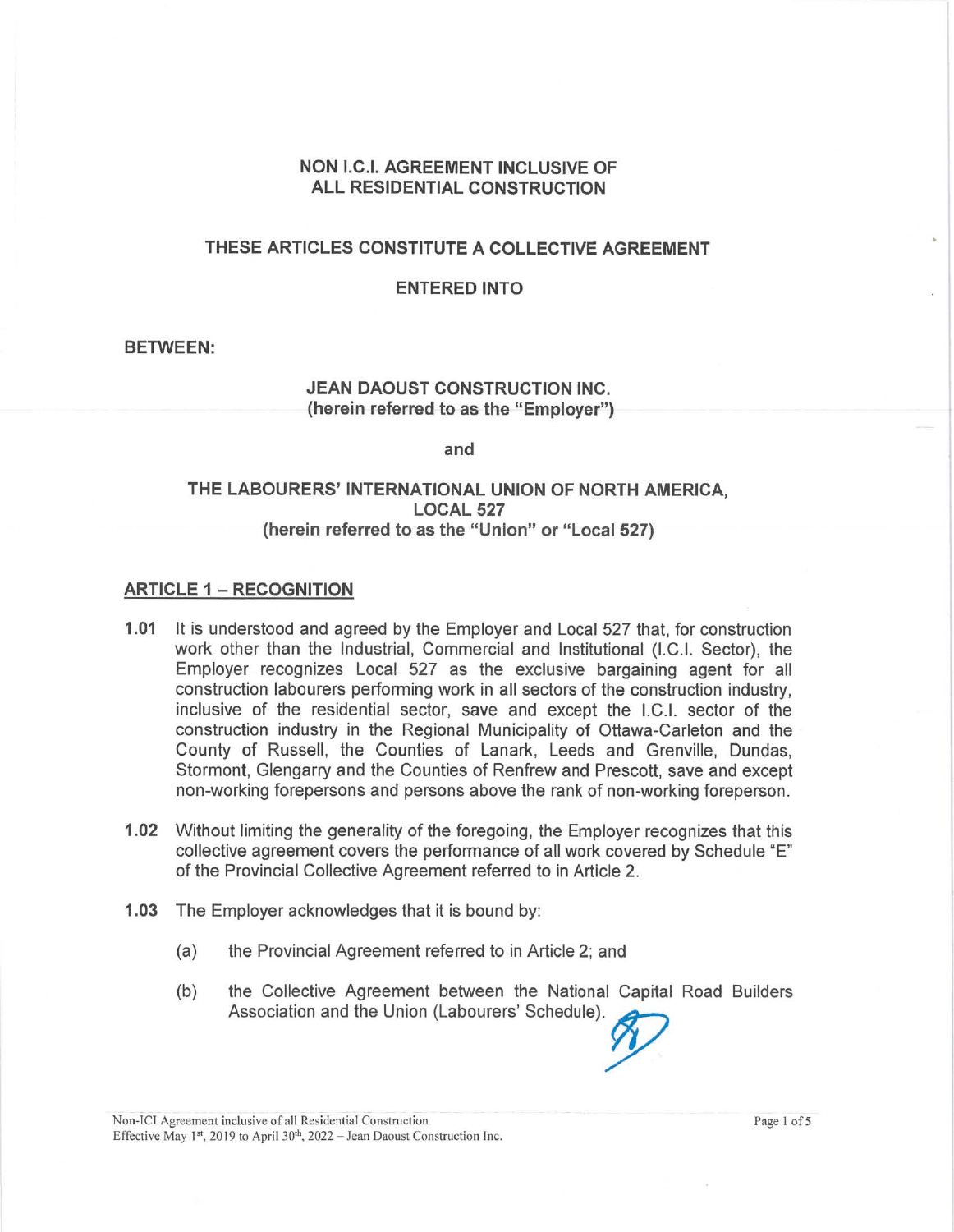# **ARTICLE 2 - PROVINCIAL AGREEMENT**

**2.01** The terms and conditions of the Provincial Collective Agreement between the Employer Bargaining Agency - Labourers' and the Labourers' International Union of North America and the Labourers' International Union of North America, Ontario Provincial District Council binding upon Local 527, effective from May 1, 2019 until April 30, 2022 including the Local Union Schedules for Local 527 - Ottawa are incorporated into and form part of this Agreement and shall apply to all work covered by this Agreement subject to the provisions set out below.

#### **ARTICLE 3 - RESIDENTIAL CONSTRUCTION**

- **3.01** Residential construction shall consist of:
	- (i) Housing Construction consisting of single family and attached wood frame row housing dwellings; or
	- (ii) High Rise Residential Construction consisting of all residential construction not included in Article 3.01 (i) above.

#### **ARTICLE 4 - HOUSING CONSTRUCTION**

The following applies to Housing Construction only as defined in Article 3:

- **4.01** The terms and conditions of the Provincial Collective Agreement as incorporated into this Agreement pursuant to Article 2 shall be applicable, save and except Article 2.05 relating to contracting and subcontracting.
- **4.02** The regular hours of work are Forty-Two and one-half (42 ½) per week. The regular hours of work shall be scheduled on Monday to Friday, inclusive, from 7:00 a.m. until 4:30 p.m. Starting time may be varied upon written agreement between the Employer and the Union.
- **4.03** Hours worked in excess of forty-two and one-half (42 ½) hours in any week shall be paid at one and one-half (1 ½) times the regular rate. AI1 work performed on Sundays and Statutory Holidays shall be paid at double the regular rate of pay.
- **4.04** In the event that forty-two and one-half (42 ½) hours are not worked between Monday 7:00 a.m. and Friday 4:30 p.m. of each week, make up time may be worked on Saturday of the current work week at the regular rate of pay to a maximum of forty-two and one-half (42 ½) hours between 7:00 a.m. and 4:30 p.m. by agreement of the parties.
- **4.05** The rates of wages shall be as per Schedule "A" of this Agreement; Benefits, Pension and Administration Contributions shall be as per Schedule "B" of this Agreement.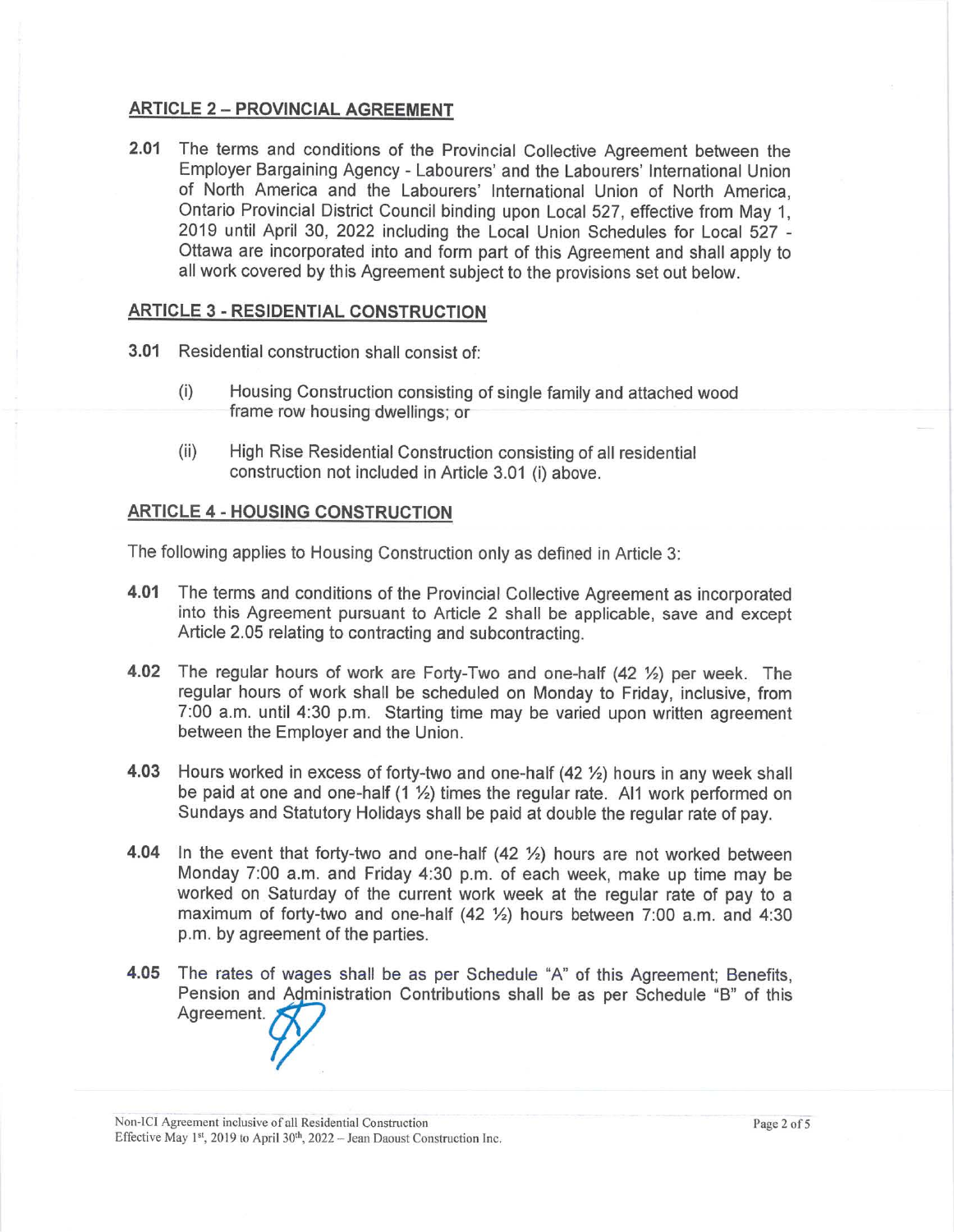#### **ARTICLE 5** - **HIGH RISE RESIDENTIAL**

- **5.01** The following applies to High Rise Residential Construction as defined in Article 3. The terms and conditions of the Provincial Collective Agreement as incorporated into this Agreement pursuant to Article 2 shall be applicable, including Article 2.05 relating to contracting and subcontracting, which shall be modified and shall not apply to the following work: glazing (window installation), carpet laying, linoleum flooring, drywall, interior painting, acoustic ceiling (ceiling tiles) and plumbing, cabinet installer.
- **5.02** Without limiting the generality of the foregoing, for the purposes of clarity, the subcontractor clause 2.05 of the Provincial Collective Agreement applies in full to all work in connection with site preparation, sewer, water main and drainage installations, utilities, concrete forming (installation and removal of forms), pouring and finishing of concrete, masonry and stone installations, tile and terrazzo, parking lots and parking garages.
- **5.03** The hours of work shall be as provided in the Provincial Collective Agreement.
- **5.04** The rates of wages shall as per Schedule "A" of this Agreement; Benefits, Pension and Administration contributions shall be as per Schedule "B" of this Agreement.

#### **ARTICLE 6** - **PRECAST WORK**

**6.01** Precast workers - The rates of wages and benefits will be as per the Ontario Precast Erection Provincial Agreement for Precast Erector, Welder and Installation which are incorporated into and form part of this Agreement.

#### **ARTICLE 7** - **DURATION**

**7 .01** This Agreement shall become effective the 1st day of May, 2019 and shall continue to remain in effect until the 30<sup>th</sup> of April, 2022 and shall be renewed triennially thereafter unless either party shall furnish the other with notice of termination, or proposed revision of this Agreement within a period of no more than sixty (60) days before the 30<sup>th</sup> day of April, 2022 or in a like period in each triennially renewal thereafter. The parties shall convene a meeting within fifteen<br>(15) days to bargain in good faith and make all reasonable efforts to reach an agreement.

,~~, Dated at Ottawa, Ontario this **OB'** day of **\.l,4.n ,-2020. LABOURERS' INTERNATIONAL UNION OF NORTH AMERICA, LOCAL 527 NSTRUCTION INC.** 

Non-IC! Agreement inclusive of all Residential Construction Effective May 1st, 2019 to April 30<sup>th</sup>, 2022 - Jean Daoust Construction Inc.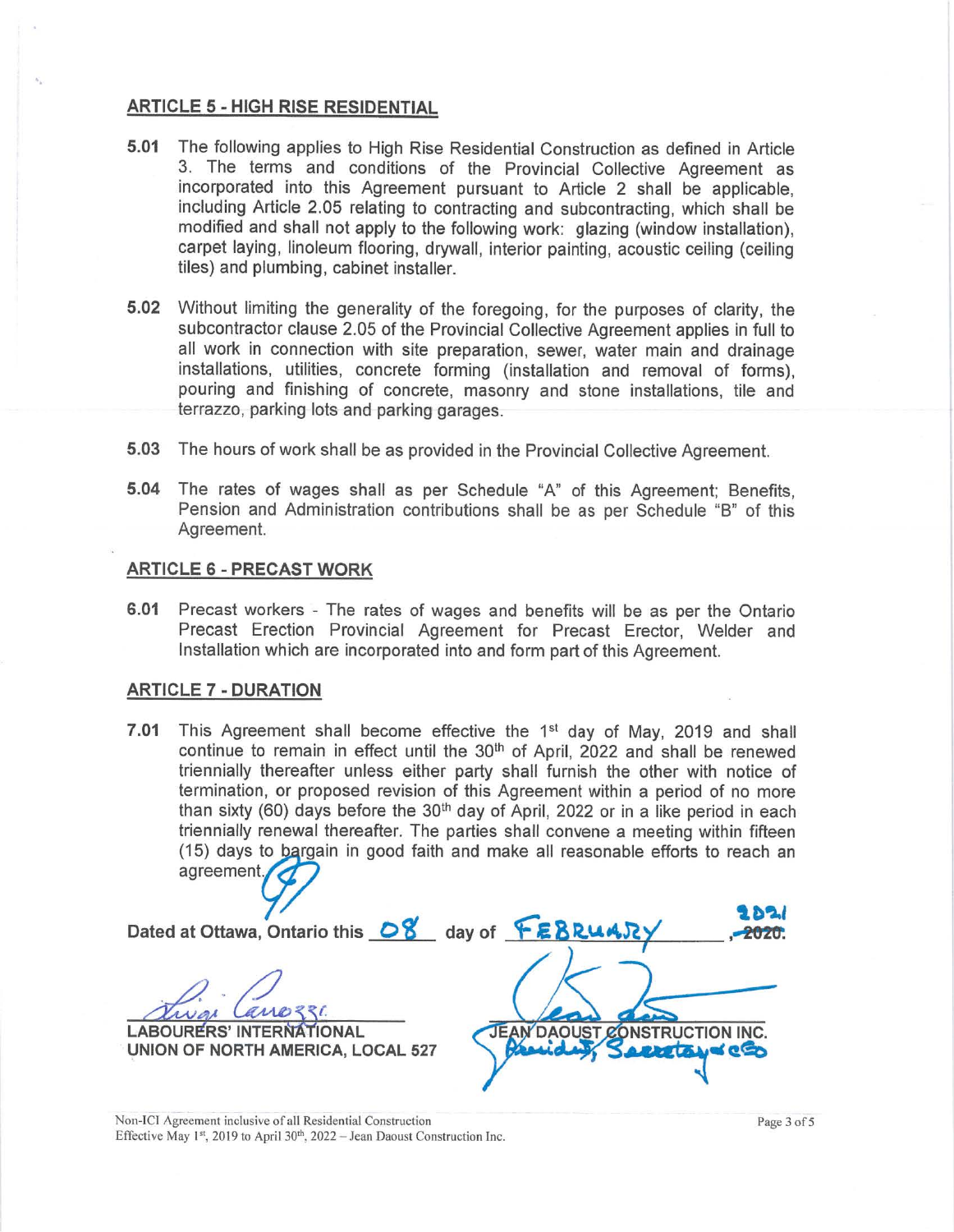## **SCHEDULE "A"**

# **RATE OF WAGES**

**MAY1, 2019 MAY1, 2020** 

**MAY1, 2022** 

**Wood frame housing construction** 

80% of the I.C.I. Local 527 wage rates

**All other Classifications as per the Local 527 - Ottawa Schedule of the I.C.I. Agreement** 

Non-ICI Agreement inclusive of all Residential Construction Page 4 of 5 Effective May 1<sup>st</sup>, 2019 to April 30<sup>th</sup>, 2022 - Jean Daoust Construction Inc.